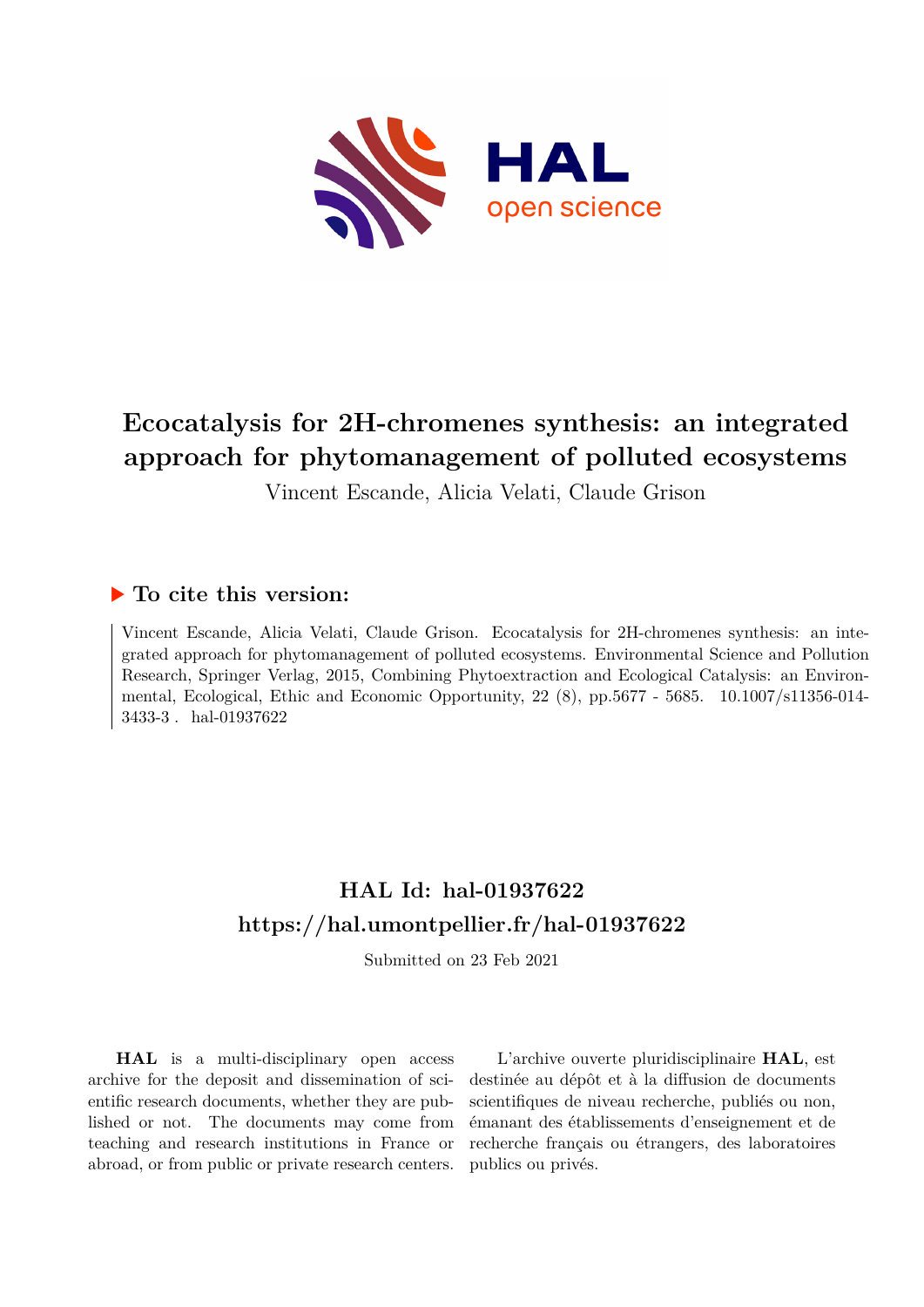# Ecocatalysis for 2H-chromenes synthesis: an integrated approach for phytomanagement of polluted ecosystems

Vincent Escande • Alicia Velati • Claude Grison

Abstract A direct, general and efficient method to synthesize  $2H$ -chromenes  $(2H$ -benzo[b]pyrans), identified as environmentally friendly pesticides, has been developed. This approach lays on the new concept of ecocatalysis, which involves the use of biomass from phytoextraction processes, as a valuable source of metallic elements for chemical synthesis. This methodology is similar or superior to known methods, affording 2H-chromenes with good to excellent yields (60– 98 %), including the preparation of precocene I, a natural insect growth regulator, with 91 % yield. The approach is ideal for poor reactive substrates such as phenol or naphthol, classically transformed into 2H-chromenes by methodologies associated with environmental issues. These results illustrate the interest of combining phytoextraction and green synthesis of natural insecticides.

Keywords Metal hyperaccumulating plants .

Phytoextraction . Biopesticides . Chromenes . Ecocatalysis . Green chemistry

#### Introduction

According to Freedonia Group (2010), global demand for pesticides will rise 2.9 % annually to 2014. Gains will reflect a reversal of declines in 2009, caused in part by a price drop for the leading herbicide, glyphosate. Herbicides and insecticides will remain the largest types. Asia and South America will offer the best growth opportunities. Demand for

V. Escande · A. Velati · C. Grison  $(\boxtimes)$ 

formulated pesticides in the agricultural market in China is forecast to rise 5.3 % per annum to 2.3 million metric tons in 2015. In value terms, formulated pesticide demand is expected to rise 7.1 % per year to 60 billion Yuan. Market gains will be driven primarily by increases in agricultural production as measured by the total area of sown land and ongoing expansions in the production of fruits and vegetables, which are by far the most intensive users of pesticides relative to most other crops.

This study analyzes the \$45 billion pesticide industry at the global scale. It presents historical demand data for the years 1999, 2004, and 2009 and forecasts it for 2014 and 2019 byproduct (herbicides, insecticides, and fungicides), market (wheat, corn, rice, soybeans, consumer, and commercial), and world region and for 39 major countries.

According to these data, globalization promotes the development of invasive species. For instance, devastation caused by the Asian Formosan subterranean termite (Coptotermes formosansus, Rhinotermitidae) in North America has been estimated to cost \$US 1 billion a year. Over the past two decades, organochlorines and organophosphates, the two prominent classes of termite control agents, have been banned, owing to environmental and human health concerns (Meepagala et al. 2010). In each case, there is an increased need to discover effective, environmentally friendly, and safe insect control agents with minimal human and environmental toxicity.

In addition, the pesticide pollution is sometimes exacerbated by metallic pollution of soils. Indeed, mining activities and agriculture practices lead to the contamination of soils and surface waters by metallic trace elements and pesticides. It is admitted that significant levels of pollution have been reached, inducing food contamination and human health risks.

On the other hand, Zn phytoextraction provides coherent and workable responses to the problems of large-scale revegetation and phytoremediation and may, ultimately, contribute

Laboratory of Bio-inspired Chemistry and Ecological Innovations FRE 3673 ChimEco CNRS-UM2, Stratoz, Cap Alpha, Avenue de l'Europe, 34830 Clapiers, France e-mail: claude.grison@cnrs.fr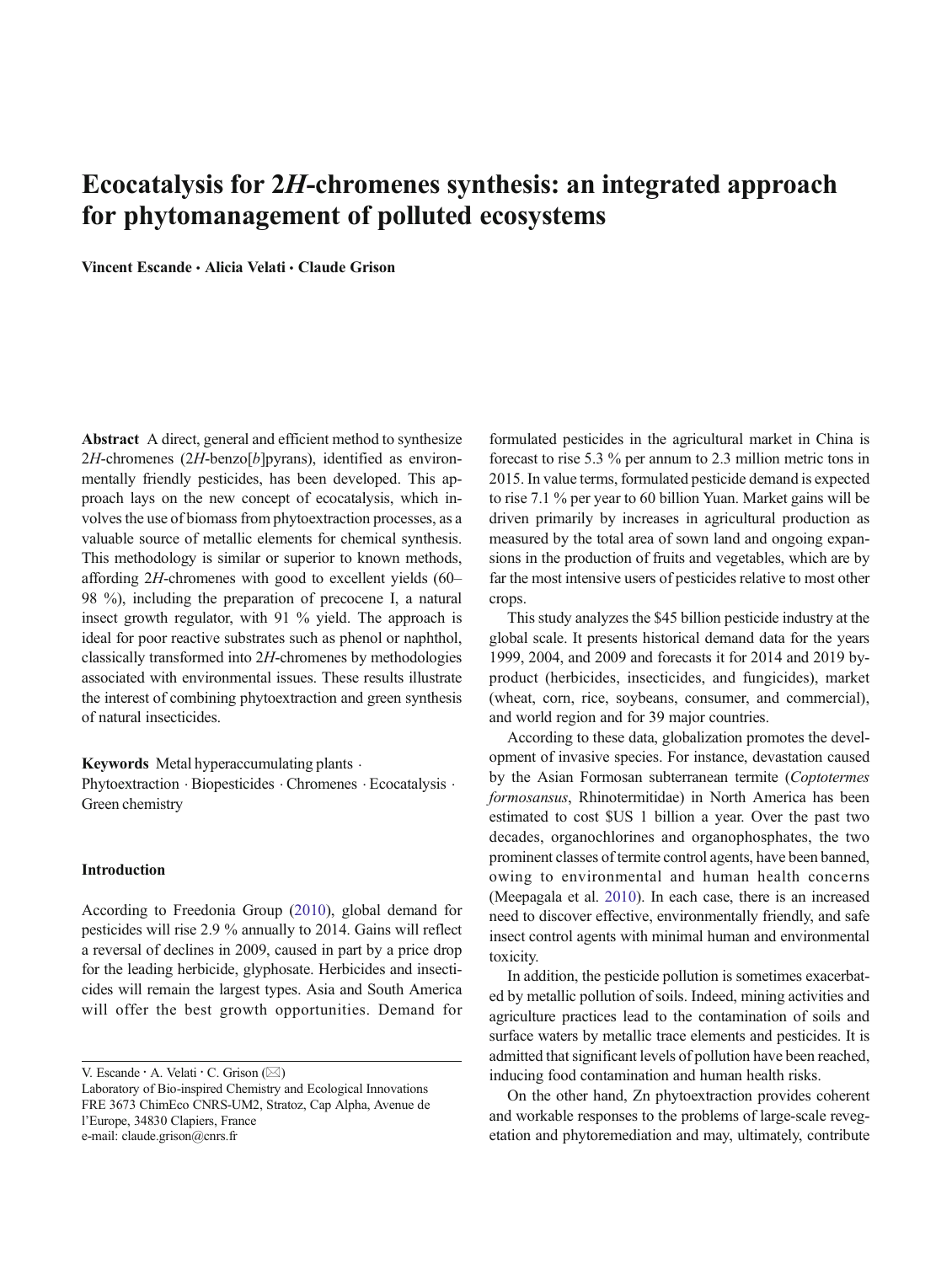to the ecological restoration of contaminated mine sites (Wu et al. 2012). The development of these advanced techniques will help accomplish the remediation of marginalized lands polluted by heavy metals. For example, in France and southern China, our group and collaborators are performing phytoextraction of Zn-polluted soils (Saunier et al. 2013; Wu et al. 2013). A similar methodology is developed for Mn phytoextraction in New Caledonia on degraded mining sites, thanks to accumulation abilities of local plants (Brooks et al. 1981; Jaffre 1977, 1979). However, phytoextraction generates a new waste, namely the contaminated biomass. The treatment of contaminated leaves appears thus as an environmental problem again.

This paper has the ambition to propose an innovative technology to tackle these two types of pollution. The concept is based on the pioneering idea that metallic wastes recycled from hyperaccumulating plants can be used for the production of green, bioinspired pesticides. Our group already established a new concept that the biomass from phytoextraction can receive a new value, thanks to its transformation into ecocatalysts for the synthesis of organic molecules (Escande et al. 2014a, b, c; Grison et al. 2013; Losfeld et al. 2012a, b, c; Thillier et al. 2013). In this paper, we planned to study the use of these ecocatalysts for the synthesis of green pesticides, reinforcing the ecological interest of the technology. Our aim is to demonstrate that ecocatalysis represents an extraordinary environmental opportunity for the plant-based synthesis of bioinspired and green pesticides. By combining phytoextraction and ecocatalysis, we describe a novel access to emerging biopesticides, eco-friendly substitutes to toxic pesticides.

Model candidate molecules have been chosen in order to limit their human and environmental toxicity. We focused on juvenile hormone inhibitors in insects such as cockroach (Periplaneta americana Blattidae) (Pratt and Bowers 1977) and milkweed bug (Oncopeltus fasciatus Lygaeidae) (Brooks et al. 1979). Such juvenile hormonal inhibitors of natural origins include plant-based 2H-chromenes with insecticidal activities (Proksch et al. 1983; Proksch and Rodriguez 1983).

Several articles and patents have been published, concerning the biological activity, mechanism of action, and metabolism of natural 2H-chromenes, specifically precocenes (Adler and Baldwin 2009; Brooks et al. 1979; Lv et al. 2012; Timar et al. 1983). Exposure of young larval stages of test insects to precocenes leads to precocious metamorphosis into unviable adults. Precocenes constitute a new type of insect growth regulator and have been referred to as fourthgeneration insecticides. They are considered as environmentally friendly and have been postulated as biocontrol agents (Bowers et al. 1976; Lévai et al. 1990; Triseleva 2003). Our objective will be to develop a green process based on the use of ecocatalysts, which are efficient and low cost and can be used on an industrial scale.

The retrosynthetic strategy revealed that these molecules can be accessed by a cascade reaction, which involves the electrophilic addition of a phenol aromatic ring to an enal, followed by the dehydration of adduct and then by an intramolecular 6π-electrocyclization (Adler and Baldwin 2009; Dintzner et al. 2006) (Scheme 1).

#### Materials and methods

#### Ecocatalyst preparation

The selection of hyperaccumulating plants was undertaken in the context of our ongoing phytoremediation programs. Znhyperaccumulating plant leaves were derived from Noccaea caerulescens (Brassicaceae). They were collected from plants growing on the Les Avinières mine site, at Saint-Laurent-le-Minier (Gard) in the Mediterranean climate region of southern France. Mn-hyperaccumulating plant leaves derived from Grevillea exul rubiginosa were collected from plants growing in the southern province of New Caledonia (Thio).

Leaves were harvested before flowering, air-dried, and grounded. The obtained solid (30 g) was calcinated at 400 °C for 5 h, and the resulting powder (5 g) was added to 50 mL of a solution of hydrochloric acid (∼1 M). The solution was heated at 60 °C and stirred for 2 h. The reaction mixture was then filtered on celite. The resulting solutions were then concentrated under vacuum. The resulting ecocatalysts were stored under nitrogen atmosphere. Purification steps are not mandatory in our process.

Inductively coupled plasma mass spectrometry (ICP-MS) analyses were performed using the metal analysis of total dissolved solutes in water, in order to determine the composition of the ecocatalyst obtained. The samples were acidified with nitric acid 2.5 % and stirred for 30 min. The digestates were diluted to 0.005 g  $L^{-1}$ . Three blanks were recorded for each step of the digestion and dilution procedure on a HR-ICP-MS Thermo Scientific Element XR. Three analyzes were performed for each sample in order to determine the standard deviation of the measurement. Results are summarized in Table 1.

Scheme 1 Retrosynthetic analysis for access to 2Hchromenes

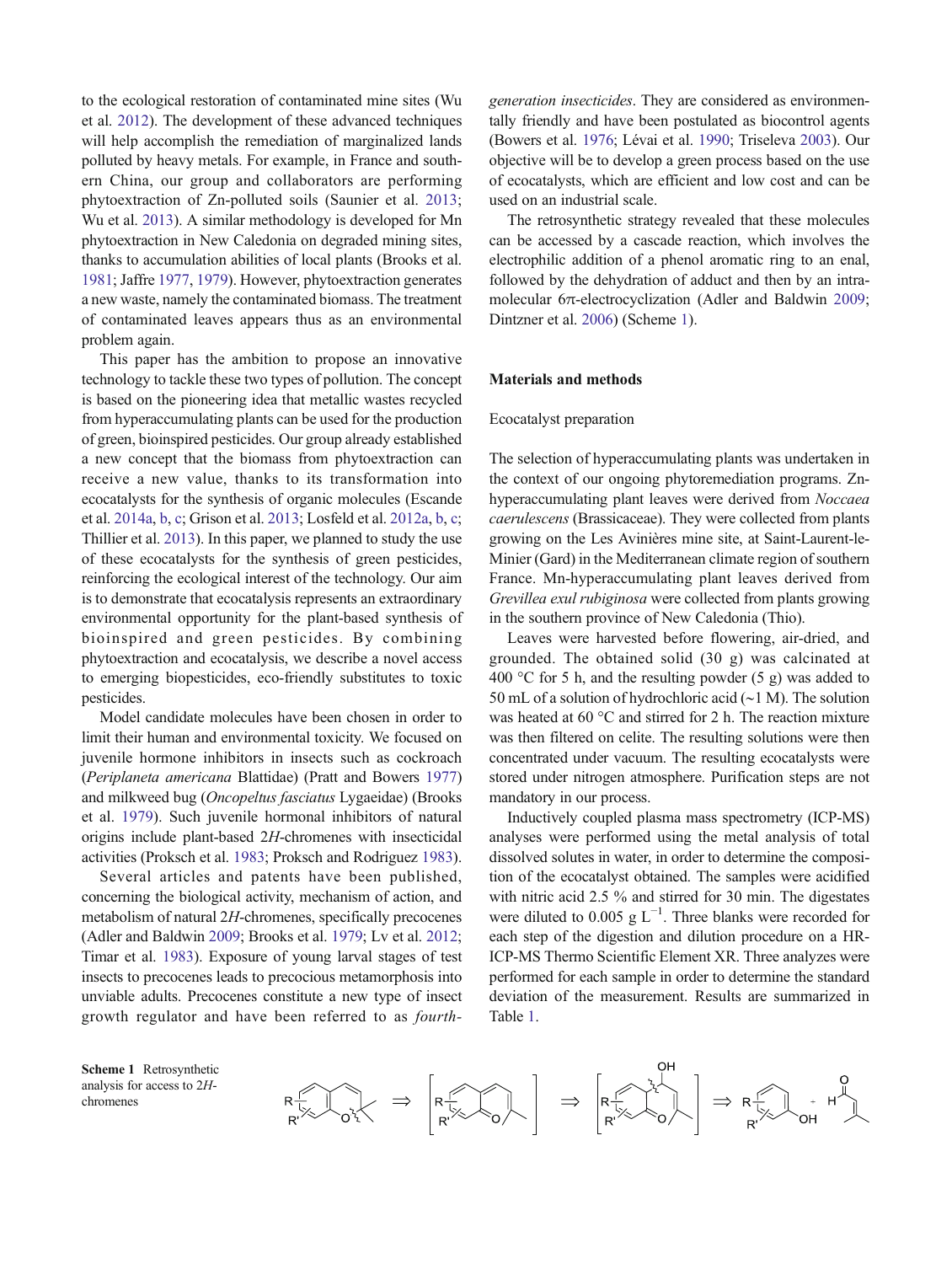Table 1 Metallophyte species and derived ecocatalyst

| Ecocatalyst                                 | Mg<br>$wt\%$ ( $\pm sd$ ) | Сa<br>$wt\%$ ( $\pm sd$ ) | Al<br>$wt\%$ ( $\pm sd$ )                     | Mn<br>$wt\%$ ( $\pm sd$ )                                                     | Fe<br>$wt\%$ ( $\pm sd$ ) | Zn<br>$wt\%$ ( $\pm sd$ )                                       | Ph<br>$wt\%$ ( $\pm sd$ )                       | Cd<br>$wt\%$ ( $\pm sd$ ) |
|---------------------------------------------|---------------------------|---------------------------|-----------------------------------------------|-------------------------------------------------------------------------------|---------------------------|-----------------------------------------------------------------|-------------------------------------------------|---------------------------|
| Eco-Zn from<br>Noccaea<br>caerulescens      | $3.76 \ (\pm 0.10)$       |                           |                                               | 35.81 $(\pm 0.50)$ 1.74 $(\pm 0.049)$ 0.071 $(\pm 0.0027)$ 1.80 $(\pm 0.028)$ |                           | $6.57 \ (\pm 0.059)$                                            | $0.73 \ (\pm 0.0048) \quad 0.35 \ (\pm 0.0040)$ |                           |
| Eco-Mn from<br>Grevillea exul<br>rubiginosa | $5.26 (\pm 0.086)$        |                           | $10.44 \ (\pm 0.17) \quad 0.24 \ (\pm 0.015)$ | $6.72 \ (\pm 0.037)$                                                          |                           | $0.90 \ (\pm 0.0075) \quad 0.06 \ (\pm 0.0025) \quad \text{nd}$ |                                                 | nd                        |

nd not determined (<10 ppm)

### Synthesis

### Chemicals

Reagents and solvents were purchased from Sigma-Aldrich and were used without further purification. All reactions were performed under nitrogen atmosphere and magnetic stirring unless otherwise noted. When needed, glassware was dried overnight in an oven  $(T>100 \degree C)$ .

#### Purification and analysis of reaction products

Gas chromatography and mass spectrometry (GC-MS) analyses were performed using electronic impact ionization mode on a Varian Saturn 2000 ion trap instrument, interfaced with a Varian CP-3800 apparatus. The Varian CP-3800 was equipped with a 1079 split-splitless injector (206 °C) and a 30 m $\times$ 0.25 mm×0.25 μm film thickness ID WCOT CPSil-8CBfused silica capillary column (Chrompack®, Bergen op Zoom, The Netherlands), with helium as carrier gas (1 mL/ min), and was programmed for 2 min isothermal at 50 °C, then increasing from 50 to 220 °C at 4 °C/min. Mass spectra were recorded in electronic impact (EI) at 70 V and were identified by comparison with data of the NIST 98 software library (Varian, Palo Alto, CA, USA) and by comparison of the retention time of the standard compounds.

Flash column chromatography was performed using Chromagel Carlo Erba Reactifs SDS silica 60A CC 35– 70 μm. Reactions were monitored using Merck Kieselgel 60 F254 aluminum. TLCs were visualized by UV fluorescence (254 nm) and then by immersion into  $KMnO<sub>4</sub>$  or vanillin ethanolic solutions.

NMR spectra were recorded on a Brüker Avance 300 spectrometer at room temperature,  $H$  frequency is at





300 MHz, and  $^{13}$ C frequency is at 75 MHz. IR spectra were recorded on a PerkinElmer Spectrum 100 FT-IR spectrometer, in ATR mode. Mass spectra were determined with a LC-MS Waters 3695 Separation module, Micromass ZQ 2000 by electrospray ionization (ESI positive or negative mode).

### Experimental conditions of synthesis under ecocatalysis

The following syntheses involving the ecocatalysts were conducted in various reaction conditions, such as conventional heating or microwave (MW) activation. The experimental conditions are not necessarily dependent upon the use of a microwave oven. They can be performed in more conventional conditions. Specific examples are described below; the conditions are adapted to the involved reaction mechanisms and the difference in reactivity of the nucleophilic substrate.

Chromenes synthesis – Procedure with electron-rich substituted phenol derivatives

> In a sealed tube, 0.1 mmol of electron-rich phenolic derivatives, 0.8 mmol of 3-methyl-2 butenal, 150 mg of 4 Å activated molecular sieves, 10.1 mg of Eco-Zn (0.01 mmol in Zn), and 2 mL of anhydrous toluene were introduced. The mixture was stirred for 2–4 h at 110 °C (reaction progress followed by GC-MS analysis). 2H-chromenes were isolated after washing with dichloromethane, and filtration, concentration under reduced

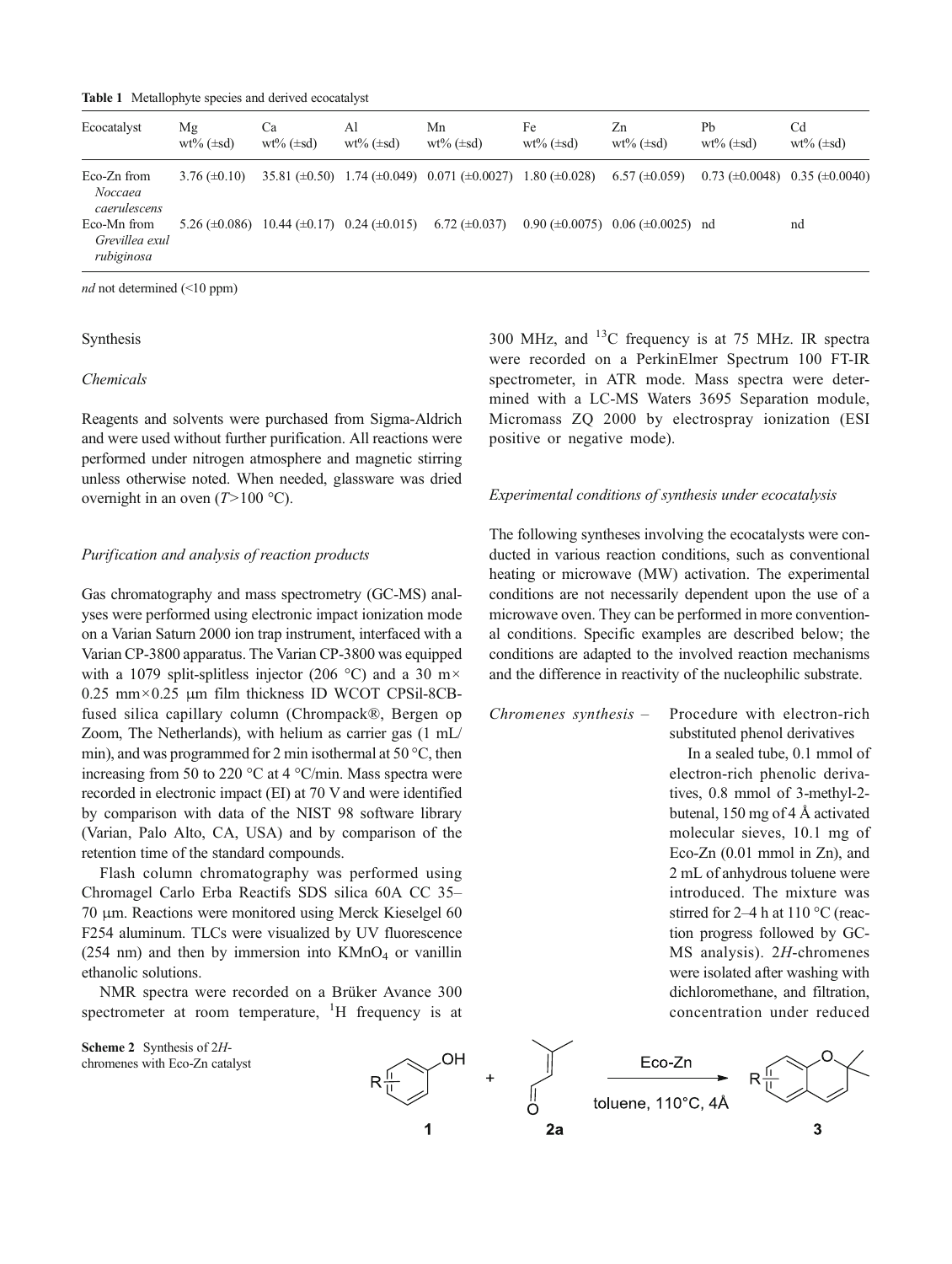| Entry                    | т.<br>$\mathbf{Product}^{\mathrm{a}}$ | $Eco-Zn$<br>(equiv of<br>Zn) | Time<br>(h)    | Yield $\%^b$<br>(regioisomers ratio) |
|--------------------------|---------------------------------------|------------------------------|----------------|--------------------------------------|
| $\,1\,$                  | O<br>O<br>O<br>c<br>3a<br>3a'         | $0.1\,$                      | $\,2$          | 91 $(82)^{c}$<br>$(3a/3a' = 95/5)$   |
| $\sqrt{2}$               | O<br>O<br>O<br>3a'<br>3a              | 0.1                          | $\sqrt{2}$     | $62^{\rm d}$<br>$(3a/3a' = 95/5)$    |
| $\sqrt{3}$               | O<br>O<br>3 <sub>b</sub>              | $0.1\,$                      | $\overline{4}$ | 98 $(76)^c$                          |
| $\overline{\mathcal{L}}$ | O<br>3 <sub>c</sub>                   | $1.0\,$                      | $20\,$         | 60                                   |
| $\sqrt{5}$               | O<br>3d                               | $1.0\,$                      | $20\,$         | $73\,$                               |
| $\sqrt{6}$               | O<br>Γ.<br>3e                         | $0.1\,$                      | $\sqrt{4}$     | 95                                   |
| $\boldsymbol{7}$         | $\sim$ $\prime$<br>3f                 | $0.1\,$                      | $\overline{4}$ | $92\,$                               |
| $\,$ 8 $\,$              | Br-<br>O<br>3g                        | $1.0\,$                      | $20\,$         | $\,1$                                |

Table 2 Scope of the Eco-Zn-catalyzed synthesis of 2H-chromenes

<sup>a</sup> Reaction conditions: phenol derivative (0.1 mmol), 3-methyl-2-butenal (0.8 mmol), 4 Å activated molecular sieves (150 mg), Eco-Zn (amount corresponding to indicated values), anhydrous toluene (2 mL), 110 °C

<sup>b</sup> Yield determined by GC-MS with biphenyl as internal standard

<sup>d</sup> Eco-Zn was supported on montmorillonite K10

c Isolated yield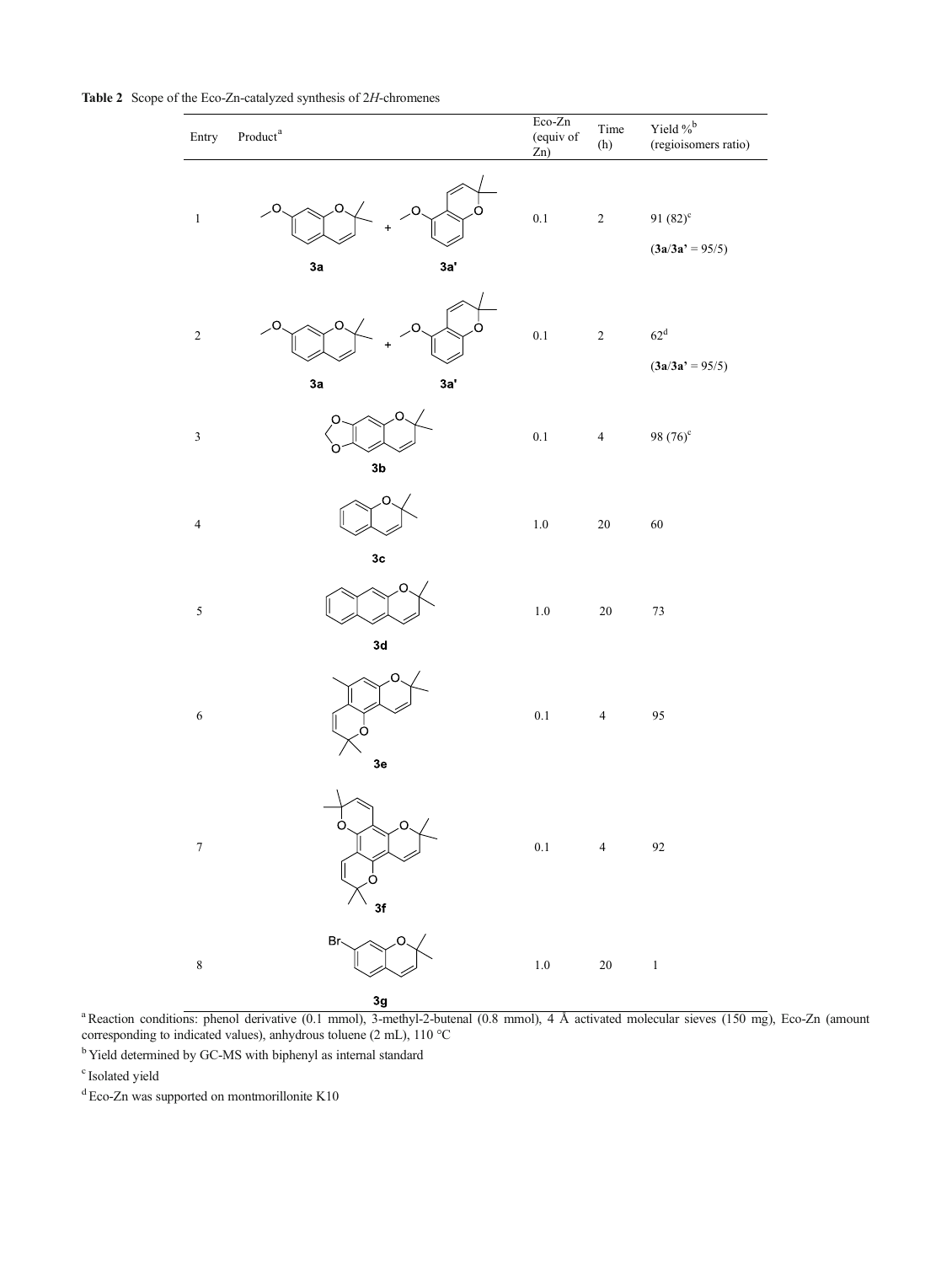Table 3 Test of various Lewis acid catalysts in precocene I synthesis

| Entry       | Lewis acid<br>catalyst <sup>a</sup>  | Catalyst<br>equivalents | Yield % <sup>b</sup> | 3a/3a' regioisomers<br>ratio <sup>b</sup> |
|-------------|--------------------------------------|-------------------------|----------------------|-------------------------------------------|
| 1           | Eco-Zn                               | $0.1$ (Zn)              | 91                   | 95/5                                      |
| 2           | ZnCl <sub>2</sub>                    | 0.1                     | 23                   | 97/3                                      |
| 3           | CaCl <sub>2</sub>                    | 0.1                     | 1                    | $nd^c$                                    |
| 4           | FeCl <sub>3</sub> ·6H <sub>2</sub> O | 0.1                     | 11                   | 89/11                                     |
| 5           | MnCl <sub>2</sub> ·4H <sub>2</sub> O | 0.1                     | 1                    | $nd^c$                                    |
| 6           | $Zn(CF_3SO_3)$                       | 0.1                     | 49                   | 94/6                                      |
| 7           | $Ca(CF_3SO_3)$                       | 0.1                     | $\theta$             | $nd^c$                                    |
| 8           | $Fe(CF_3SO_3)$                       | 0.1                     | 1                    | $nd^c$                                    |
| $\mathbf Q$ | $Mn(CF_3SO_3)_2$                     | 0.1                     | 12                   | 98/2                                      |

<sup>a</sup> Reaction conditions: 3-methoxyphenol (0.1 mmol), 3-methyl-2-butenal (0.8 mmol), 4 Å activated molecular sieves (150 mg), Lewis acid catalyst (0.01 mmol), anhydrous toluene (2 mL),  $110^{\circ}$ C, 2 h

<sup>b</sup> Yield and regioisomer ratio was determined by GC-MS with biphenyl as internal standard

pressure, and then chromatographic purification on silica gel were performed with a hexane/ethyl acetate mixture (9:1) as an eluent. They were identified by comparison with previously reported spectral data (Iyer and Trivedi 1990; Lee et al. 2005; Lykakis et al. 2011).

– Procedure for low reactivity derivatives: phenol, naphthol, and 3-bromophenol

In a sealed tube, 0.1 mmol of phenol, 0.8 mmol of 3 methyl-2-butenal, 150 mg of 4 Å activated molecular sieves, 101 mg of Eco-Zn (0.1 mmol in Zn), and 2 mL of anhydrous toluene were introduced. The mixture was stirred for 20 h at 110 °C and was then submitted to the previously described treatment. The structure of compounds was determined by full spectroscopic characterization and was identified by comparison to previously published spectral data (Kureshy et al. 2009; Zeng et al. 2011).

Cannabinoid synthesis Representative procedure with sesamol

In a scintillation tube, 0.5 mmol of sesamol, 0.55 mmol of citral, 50 mg of Eco-Zn (0.05 mmol of Zn), and

montmorillonite K10 (500 mg) were introduced. The mixture was placed in a microwave oven for 8 min (mechanic stirring after 1 min) at 500 W. After washing with dichloromethane, filtration, concentration under reduced pressure, and then chromatographic purification on silica gel were performed with a hexane/ethyl acetate mixture (9:1) as an eluent, and 6Hbenzo[b,d]pyran,6a,7,10,10a-tetrahydro-6,6,9-trimethyl-1,3 benzodioxole (6a) was isolated as red oil with 90 % yield [IR cm<sup>-1</sup> 1,478, 1,629, 2,907; <sup>1</sup>H NMR (CDCl<sub>3</sub>, 300 MHz) δ 1.14 (s, 3H), 1.38 (s, 3H), 1.64–1.70 (m, 1H), 1.75 (s, 3H), 1.88– 2.01 (m, 2H), 2.13 (m, 1H), 2.52 (brdd, J=16.6 Hz, 5.3 Hz, 1H), 2.63 (dt, J=11.2 Hz, 5.3 Hz, 1H), 5.48 (m, 1H), 5.86 (m, 2H), 6.36 (s, 1H), 6.69 (s, 1H); <sup>13</sup>C NMR (CDCl<sub>3</sub>, 75 MHz)  $\delta$ 18.3, 22.9, 27.0, 27.1, 32.2, 36.5, 42.6, 76.5, 98.5, 100.2, 105.1, 116.8, 119.6, 132.8, 140.8, 145.9, 147.3].

## Results and discussion

The methodology was based on catalysis with Eco-Zn, with or without supporting on montmorillonite K10 (according to previously described procedures) (Laszlo and Mathy 1987; Nasreen 2001). The mixture of aldehyde and phenol derivatives was added to the catalytic system, and then, the reaction was carried out at 110 °C in anhydrous toluene. Experiments aimed at examining the possibility of catalyzing 2Hchromenes synthesis (Scheme 2) with this ecocatalyst gave interesting results. Table 2 presents the data obtained.

The results clearly show the interest of ecocatalysis. The performances of our ecocatalysts are at least similar (entry 3) and even higher (entries 1, 5, 6, and 7) than previous methodologies, allowing the synthesis of 2H-chromenes (Adler and Baldwin 2009; Dintzner et al. 2006; Lee et al. 2005; Pettigrew et al. 2005; Tiabi and Zamarlik 1991; Zeng et al. 2011). Moreover, the catalysis by Eco-Zn avoids the use of harsh conditions and sensitive reagents previously reported (Sartori et al. 1979). We tried to perform the reaction under heterogeneous catalysis, by supporting Eco-Zn on montmorillonite K10, but this was associated with a slight loss of yield (entry 2).

It is interesting to note that entries 1–3 led to precocene derivatives. Precocene I (3a) is a natural insecticide with antijuvenile hormone activity in insects (Brooks et al. 1979). Eco-Zn catalysis allows its synthesis with high yield (91 %) and selectivity (95 %). The efficiency of the Eco-Zn catalyst in



c Not determined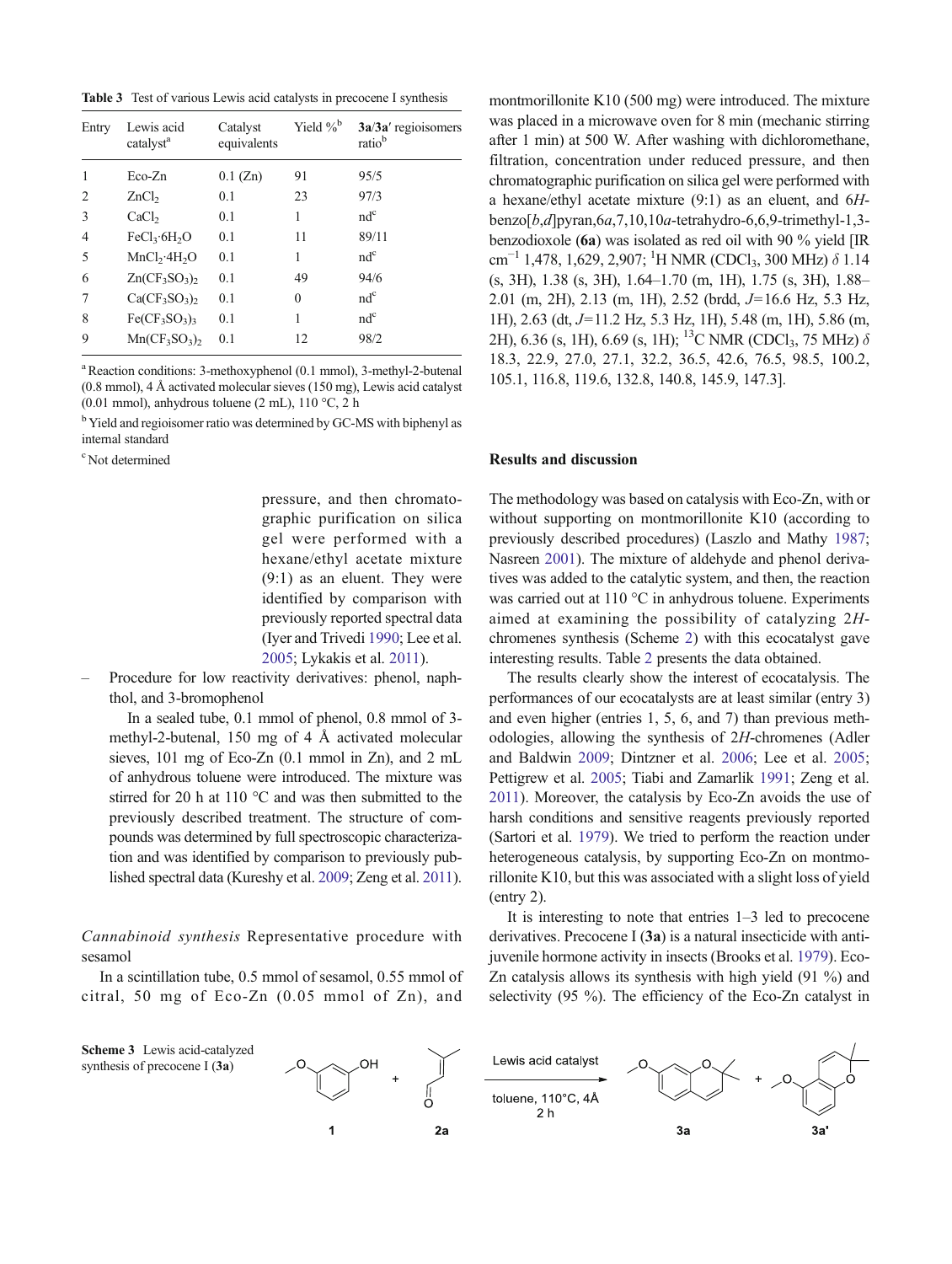precocene I (3a) synthesis was highlighted by a comparison with various commercial Lewis acids derived from Zn, Fe, Mn, and Ca, under the form of chlorides and trifluoromethanesulfonates (triflates), often used as powerful Lewis acid catalysts (Table 3).

Among the tested Lewis acid catalysts, Eco-Zn clearly showed the highest activity (91 % yield, entry 1), followed by Zn triflate (49 % yield, entry 6) and then by Zn chloride (23 % yield, entry 2). Notable degradation was observed with Ca and Fe triflates, resulting in almost no formation of the expected products (entries 7 and 8). Most of the catalysts displayed a high selectivity toward 3a regioisomer, but only Eco-Zn was able to combine simultaneously high yield and selectivity (Scheme 3).

Under ecocatalysis, synthesis of 2H-chromenes was possible with various nucleophilic substrates. We show here that it is possible to extend this type of reaction to less electron-rich substrates in this type of transformation and, finally, to prepare new structures deemed inaccessible by these synthetic routes. It is important to note that nucleophiles conventionally considered to be insufficiently reactive in this type of reaction can be used here, thanks to ecocatalysis. This is, for example, the case for phenol (Table 2, entry 4) and naphthol (Table 2, entry 5), whose corresponding 2H-chromenes have been accessed in previous reports with toxic or non-eco-friendly catalysts such as rhenium pentacarbonyl chloride (Zeng et al. 2011), TiCl4 (Sartori et al. 1979), or  $BF_3E_5O$  (Madabhushi et al. 2012). However, the Eco-Zn-catalyzed reaction with a substrate bearing an electron-withdrawing substituent, poorer in electrons than phenol, such as 3-bromophenol (Table 2, entry 8) gave only traces of the corresponding chromene. A similar tendance was observed by authors using a phenylboronic-acetic acidcatalyzed methodology on 4-bromophenol, isolated with 35 % yield, one of the lower reported yields in spite of prolonged heating and high loading of catalyst (Chauder et al. 1998).

The methodology can be extended to bi- or triphenolic structures (Table 2, entries 6 and 7). With 3-methyl-2-butenal, the expected 2H-chromenes were formed and the sequential reactions were almost quantitative.

Dienals, such as citral, were also effective in this reaction. Optimization of reaction conditions revealed that microwave irradiation proved to be much more efficient than thermal heating. Indeed, when carried under MW irradiation, the reaction was completed in 8 min, whereas more than 20 h was necessary under conventional heating, even with electron-rich substrates. By contrast with the previous 2H- chromene synthesis, the final reaction after dehydration of adduct was not an intramolecular 6π-electrocyclization, but a hetero Diels-Alder reaction, involving the terminal double bond (Scheme 4). The product obtained was not a 2Hchromene, but a cannabinoid-related structure (Table 4). Interestingly, structure 6 was formed in situ after migration of the C=C double bond of the initially expected structure 5 which is not isolated. Structure  $6$  is suggested by the  ${}^{1}$ H NMR signal of the olefinic proton, at 5.48 ppm, which would have been deshielded to values superior to 6 ppm in structure 5, because of an induced diamagnetic field arising from the aromatic ring, as already described on similar compounds (Choi et al. 2004; Taylor et al. 1966). The coupling constant of protons at cycle junction  $(J=5.3 \text{ Hz})$  indicated a *cis* configuration. No trans form was detected during analysis of the reaction products. This result shows the interest of the methodology, giving access with high selectivity to structures similar to natural products such as  $\Delta^8$ -tetrahydrocannabinoids derivatives (Goujon et al. 2002).

Results in entries 1 and 2 show that irradiating the mixture for 8 min allows to obtain high yields of products. The yield can be increased to 98 % when the time reaction was nearly doubled (15 min instead of 8 min), according to entries 2 and 3. As montmorillonite K10 was used as a solid medium for the reaction, we investigated the catalytic activity of the sole clay. It appeared that only 20 % of the product was formed in these conditions, demonstrating that the efficiency of the methodology is due to the Eco-Zn catalyst. However, for less electron-rich substrates like phenol, the previous conditions did not lead to the same efficiency (10 % yield, entry 5). We then investigated for a better ecocatalyst by using Eco-Mn. The yield was then slightly increased when using Eco-Mn in the same conditions (20 % yield, entry 6). After optimization of the reaction conditions, we were able to obtain the cannabinoid 6c in 72 % yield, by using an excess of citral and one equivalent on Mn from Eco-Mn. It is important to note that the synthesis of cannabinoid 6c was not previously described under Lewis acid catalysis in the literature, probably because of the low activation of the starting aromatic ring. Moreover, the ecocatalyst efficiency can be pointed out by comparison with previous catalytic systems such as dichlorophenylboranes which led to lower yield (30 %) of the product similar to 6b (Kun Lau et al. 1993). Ecocatalysis allowed equally the access to new structures, such as the cannabinoid 6a whose synthesis was not previously described.

Scheme 4 Extension of the reaction sequence to dienal

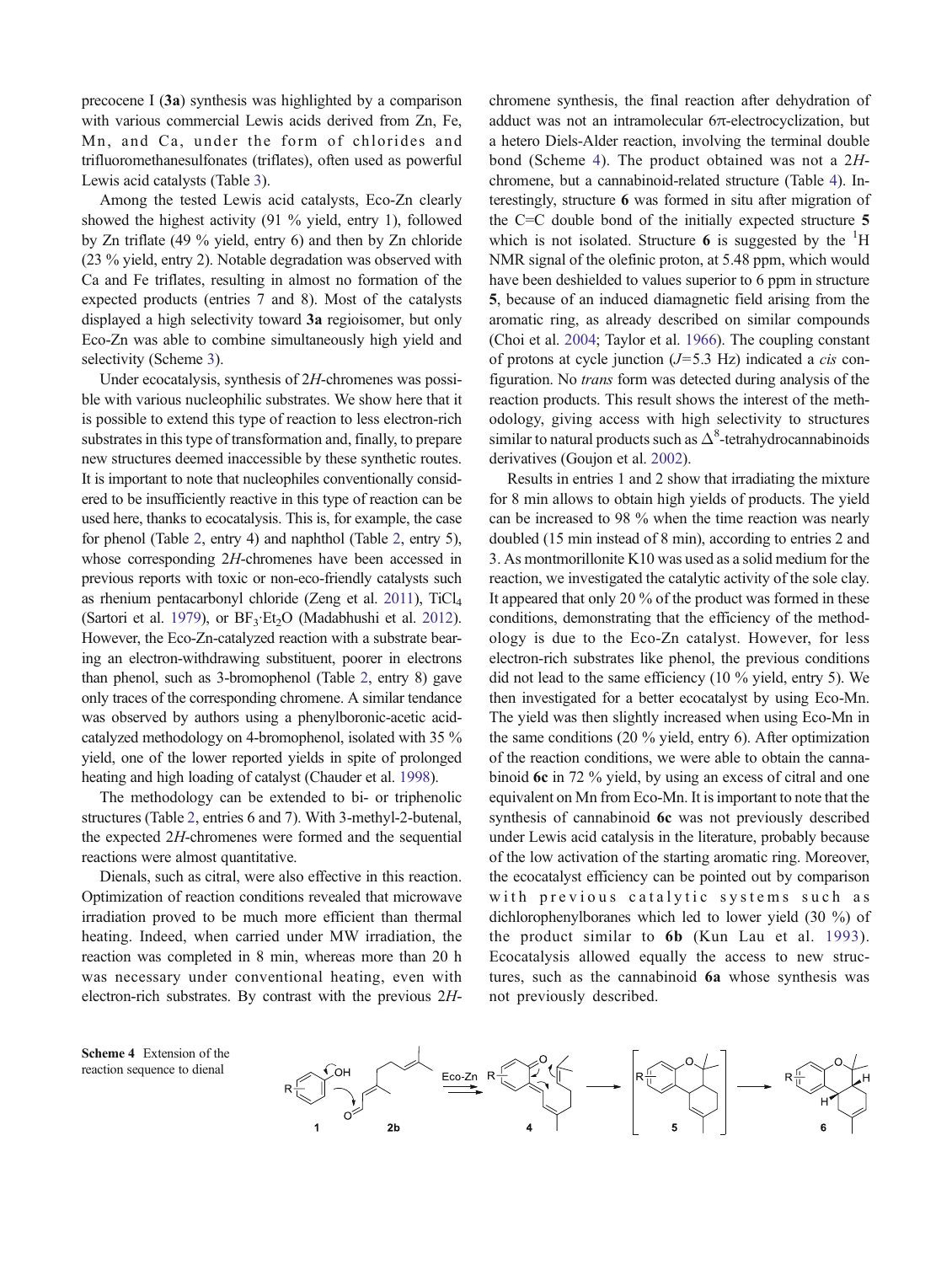Table 4 Scope of the methodology with dienal (citral)

| Entry            | Product <sup>a</sup>                                 | Ecocatalyst                                                                                                                                                                                                                                                                                                                                                                                                                                                                          | Time (min) | Yield % <sup>b</sup> |
|------------------|------------------------------------------------------|--------------------------------------------------------------------------------------------------------------------------------------------------------------------------------------------------------------------------------------------------------------------------------------------------------------------------------------------------------------------------------------------------------------------------------------------------------------------------------------|------------|----------------------|
| $\,1\,$          | O<br>O<br>$H^{\bullet}$<br>6a                        | $\operatorname{Eco-Zn}$<br>$(0.1$ equiv Zn $)$                                                                                                                                                                                                                                                                                                                                                                                                                                       | $\,8\,$    | 97 (90) <sup>c</sup> |
| $\sqrt{2}$       | Ω<br>$H^{\bullet}$<br>6b                             | Eco-Zn<br>$(0.1$ equiv Zn $)$                                                                                                                                                                                                                                                                                                                                                                                                                                                        | $\,8\,$    | 92 $(68)^c$          |
| $\sqrt{3}$       | C<br>$H^{\bullet}$<br>6b                             | $\operatorname{Eco-Zn}$<br>$(0.1$ equiv Zn $)$                                                                                                                                                                                                                                                                                                                                                                                                                                       | $15\,$     | 98                   |
| $\overline{4}$   | C<br>Η<br>$H^{\bullet}$<br>6b                        |                                                                                                                                                                                                                                                                                                                                                                                                                                                                                      | $\,8\,$    | $20^{\rm \, d}$      |
| 5                | Ω<br>H,<br>$H^{\bullet}$<br>6c                       | $\operatorname{Eco-Zn}$<br>$(0.1$ equiv Zn $)$                                                                                                                                                                                                                                                                                                                                                                                                                                       | $\,$ $\,$  | $10\,$               |
| 6                | O<br>н<br>$H^{\bullet}$<br>6c                        | $\operatorname*{Eco-Mn}% \nolimits_{\mathbb{Z}}\nolimits_{\mathbb{Z}}\nolimits_{\mathbb{Z}}\nolimits_{\mathbb{Z}}\nolimits_{\mathbb{Z}}\nolimits_{\mathbb{Z}}\nolimits_{\mathbb{Z}}\nolimits_{\mathbb{Z}}\nolimits_{\mathbb{Z}}\nolimits_{\mathbb{Z}}\nolimits_{\mathbb{Z}}\nolimits_{\mathbb{Z}}\nolimits_{\mathbb{Z}}\nolimits_{\mathbb{Z}}\nolimits_{\mathbb{Z}}\nolimits_{\mathbb{Z}}\nolimits_{\mathbb{Z}}\nolimits_{\mathbb{Z}}\nolimits_{\mathbb{Z}}\$<br>$(0.1$ equiv Mn $)$ | $\,$ $\,$  | $20\,$               |
| $\boldsymbol{7}$ | Ō.<br>н<br>$H^{\blacktriangledown}$<br>$6\mathrm{c}$ | $\operatorname*{Eco-Mn}% \nolimits_{\mathbb{Z}}\nolimits_{\mathbb{Z}}\nolimits_{\mathbb{Z}}\nolimits_{\mathbb{Z}}\nolimits_{\mathbb{Z}}\nolimits_{\mathbb{Z}}\nolimits_{\mathbb{Z}}\nolimits_{\mathbb{Z}}\nolimits_{\mathbb{Z}}\nolimits_{\mathbb{Z}}\nolimits_{\mathbb{Z}}\nolimits_{\mathbb{Z}}\nolimits_{\mathbb{Z}}\nolimits_{\mathbb{Z}}\nolimits_{\mathbb{Z}}\nolimits_{\mathbb{Z}}\nolimits_{\mathbb{Z}}\nolimits_{\mathbb{Z}}\nolimits_{\mathbb{Z}}\$<br>(1equiv Mn)         | $\,$ $\,$  | $72^{\rm e}$         |

<sup>a</sup> Reaction conditions: phenol derivative (0.5 mmol), citral (0.55 mmol), Eco-Zn (amount corresponding to indicated values) and montmorillonite K10 as solid medium (500 mg), MW irradiation at 500 W

<sup>b</sup> Yield determined by GC-MS with biphenyl as internal standard

<sup>d</sup> Montmorillonite K10 only, without ecocatalyst

e Eight equivalents of citral were used

c Isolated yield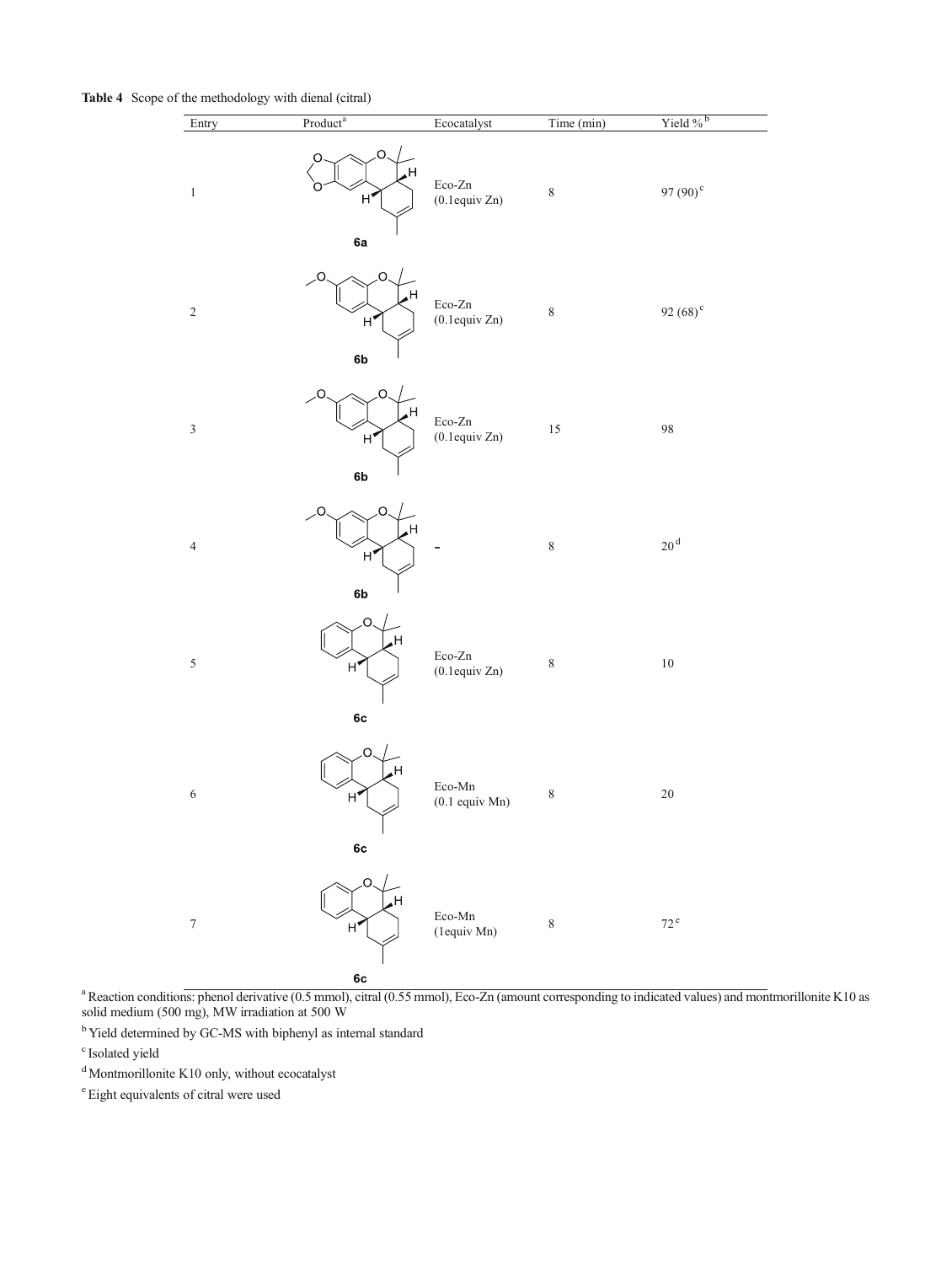#### Conclusion

The aim of this work was to describe an efficient green access to the emerging biopesticides, which are eco-friendly substitutes to conventional toxic pesticides. It was possible to access complex benzopyrans, some of which are natural products belonging to the chromene group, in good to excellent yields. These molecules were prepared by ecocatalysis, an innovative methodology involving the use of biomass from phytoextraction processes as a valuable source of metallic elements for catalysis. Eco-Zn and Eco-Mn catalysts were able to promote addition reactions on enals and dienals of various reactivities with phenol nucleophiles. Moreover, this methodology provides an efficient access to cannabinoidrelated structures, including the new product 6a which could find an interest in further studies.

Acknowledgments The authors would like to thank the Agence Nationale de la Recherche (ANR 11ECOT 011 01), Centre National de la Recherche Scientifique (CNRS), Agence de l'Environnement et de la Maîtrise de l'Energie (ADEME), and Fond Européen de Développement Régional (FEDER) program for their financial supports.

### References

- Adler MJ, Baldwin SW (2009) Direct, regioselective synthesis of 2,2 dimethyl-2H-chromenes. Total syntheses of octandrenolone and precocenes I and II. Tetrahedron Lett 50:5075–5079
- Bowers W, Ohta T, Cleere J, Marsella P (1976) Discovery of insect antijuvenile hormones in plants. Science 193:542–547
- Brooks GT, Pratt GE, Jennings RC (1979) The action of precocenes in milkweed bugs (Oncopeltus fasciatus) and locusts (Locusta migratoria). Nature 281:570–572
- Brooks RR, Trow JM, Veillon J-M, Jaffré T (1981) Studies on manganese-accumulating Alyxia species from New Caledonia. Taxon 30:420–423
- Chauder BA, Lopes CC, Lopes RSC, da Silva AJM, Snieckus V (1998) Phenylboronic acid-mediated synthesis of 2H-chromenes. Synthesis 1998:279–282
- Choi YH, Hazekamp A, Peltenburg-Looman AMG, Frederich M, Erkelens C, Lefeber AWM, Verpoorte R (2004) NMR assignments of the major cannabinoids and cannabiflavonoids isolated from flowers of Cannabis sativa. Phytochem Anal 15:345–354
- Dintzner MR, Wucka PR, Lyons TW (2006) Microwave-assisted synthesis of a natural insecticide on basic montmorillonite K10 clay. Green chemistry in the undergraduate organic laboratory. J Chem Educ 83:270
- Escande V, Garoux L, Grison C, Thillier Y, Debart F, Vasseur J-J, Boulanger C, Grison C (2014a) Ecological catalysis and phytoextraction: symbiosis for future. Appl Catal B 146:279–288
- Escande V, Olszewski TK, Grison C (2014b) Preparation of ecological catalysts derived from Zn hyperaccumulating plants and their catalytic activity in Diels–Alder reaction. C R Chim 17:731–737
- Escande V, Olszewski TK, Petit E, Grison C (2014c) Biosourced polymetallic catalysts: an efficient means to synthesize underexploited platform molecules from carbohydrates. Chemsuschem 7: 1915–1923
- Freedonia Group (2010) World pesticides to 2014—demand and sales forecasts, market share, market size, market leaders. Cleveland
- Goujon JY, Zammattio F, Kirschleger B (2002) Expeditious preparation of various delta(9)-6a,10a cis and trans 2-substituted tetrahydrocannabinoids. J Chem Soc Perkin Trans 1:1564–1567
- Grison C, Escande V, Petit E, Garoux L, Boulanger C, Grison C (2013) Psychotria douarrei and Geissois pruinosa, novel resources for the plant-based catalytic chemistry. RSC Adv 3:22340–22345
- Iyer M, Trivedi GK (1990) Synthesis of 2, 2-dimethyl-2Hchromenes via a palladium (II) catalysed reaction. Synth Commun 20:1347–1351
- Jaffre T (1977) Manganese accumulation by plants on ultrabasic rocks in New Caledonia. C. R. Hebd Seances Acad Sci D 284:1573–1575
- Jaffre T (1979) Manganese accumulation by New Caledonian Proteaceae. C. R. Hebd Seances Acad Sci D 289:425–428
- Kun Lau C, Mintz M, Bernstein MA, Dufresne C (1993) Dichlorophenylborane a new reagent for the preparation of 2-phenyl-4H-1,3,2-benzodioxaborins. Tetrahedron Lett 34:5527–5530
- Kureshy RI, Ahmad I, Pathak K, Khan NH, Abdi SHR, Jasra RV (2009) Sulfonic acid functionalized mesoporous SBA-15 as an efficient and recyclable catalyst for the synthesis of chromenes from chromanols. Catal Commun 10:572–575
- Laszlo P, Mathy A (1987) Catalysis of Friedel-Crafts alkylation by a montmorillonite doped with transition-metal cations. Helv Chim Acta 70:577–586
- Lee YR, Choi JH, Yoon SH (2005) Efficient and general method for the synthesis of benzopyrans by ethylenediamine diacetate-catalyzed reactions of resorcinols with α,β-unsaturated aldehydes. One step synthesis of biologically active  $(\pm)$ -confluentin and  $(\pm)$ daurichromenic acid. Tetrahedron Lett 46:7539–7543
- Lévai A, Tóth G, Szőllősy Á, Timár T (1990) Synthesis of benzopyran derivatives, XV preparation of arylsulfonyloxy-2,2-dimethyl-2Hchromenes. Monatshefte für Chemie Chem Mon 121:403–411
- Losfeld G, de la Blache PV, Escande V, Grison C (2012a) Zinc hyperaccumulating plants as renewable resources for the chlorination process of alcohols. Green Chem 5:451–456
- Losfeld G, Escande V, de La Blache PV, L'Huillier L, Grison C (2012b) Design and performance of supported Lewis acid catalysts derived from metal contaminated biomass for Friedel-Crafts alkylation and acylation. Catal Today 189:111–116
- Losfeld G, Escande V, Jaffré T, L'Huillier L, Grison C (2012c) The chemical exploitation of nickel phytoextraction: an environmental, ecologic and economic opportunity for New Caledonia. Chemosphere 89:907–910
- Lv LL, Jiang QC, Chen XJ, Yang JX (2012) Effects of juvenile hormone and precocene on the reproduction of Brachionus calyciflorus. Int Rev Hydrobiol 97:435–444
- Lykakis IN, Efe C, Gryparis C, Stratakis M (2011) Ph3PAuNTf2 as a superior catalyst for the selective synthesis of 2H-chromenes: application to the concise synthesis of benzopyran natural products. Eur J Org Chem 2011:2334–2338
- Madabhushi S, Jillella R, Godala KR, Mallu KKR, Beeram CR, Chinthala N (2012) An efficient and simple method for synthesis of 2,2-disubstituted-2H-chromenes by condensation of a phenol with a 1,1-disubstituted propargyl alcohol using  $BF_3E_2O$  as the catalyst. Tetrahedron Lett 53:5275–5279
- Meepagala KM, Schrader KK, Burandt CL, Wedge DE, Duke SO (2010) New class of algicidal compounds and fungicidal activities derived from a chromene amide of Amyris texana. J Agric Food Chem 58: 9476–9482
- Nasreen A (2001) Montmorillonite. Synlett 2001:1341–1342
- Pettigrew JD, Cadieux JA, So SSS, Wilson PD (2005) Phenylboronic acid mediated triple condensation reactions of phloroglucinol and unsaturated carbonyl compounds. Org Lett 7:467–470
- Pratt GE, Bowers WS (1977) Precocene II inhibits juvenile hormone biosynthesis by cockroach corpora allata in vitro. Nature 265: 548–550